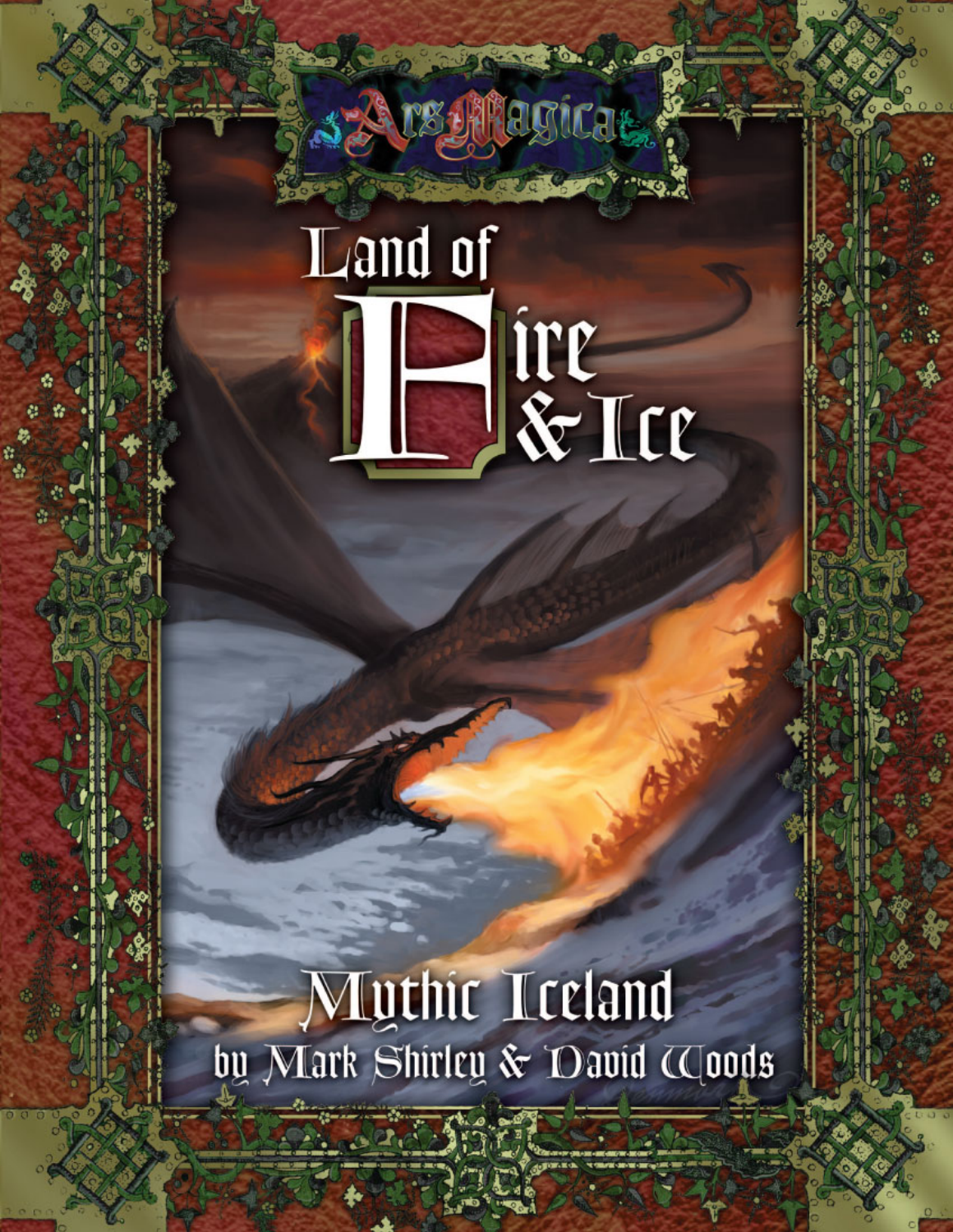## *Land of Fire and Ice Land of Fire and Ice Table of Contents Table of Contents*

#### Chapter 1: Introduction

| Orthography $\dots \dots \dots \dots \dots \dots$ . |  |  |  |  |  |  |  |  |  |
|-----------------------------------------------------|--|--|--|--|--|--|--|--|--|
|                                                     |  |  |  |  |  |  |  |  |  |

#### Chapter 2: Land and History

| The Christian Priests 7                              |
|------------------------------------------------------|
| Settlement 8                                         |
| The Battle of Hekla 11                               |
| Establishment of the Law 11                          |
| Galdramen Hreppur 11                                 |
| The Colonization of Greenland 12                     |
| The Attempted Colonization                           |
| of Vinland $\ldots \ldots \ldots \ldots \ldots$ . 13 |
| Christian Era 13                                     |
| The Interdiction 14                                  |
| The Age of the Sturlungar $\dots \dots \dots 15$     |
|                                                      |

#### Chapter 3: People and Culture

| Rank and Status 21                                  |
|-----------------------------------------------------|
| Icelandic Culture 22                                |
|                                                     |
| Hreppar (Cooperatives) $\dots \dots \dots \dots 27$ |
| The Galdramen Hreppur 27                            |
| The Giant and Troll Clans $\dots \dots \dots 29$    |
|                                                     |

#### Chapter 4: Law and Governance

| Legal Structure 34                                        |  |  |  |  |  |  |  |  |
|-----------------------------------------------------------|--|--|--|--|--|--|--|--|
| The Legal Process $\ldots \ldots \ldots \ldots \ldots$ 37 |  |  |  |  |  |  |  |  |

#### Chapter 5: The Church

| Before the Conversion 41                   |  |
|--------------------------------------------|--|
| The Early Days of the Church $\dots$ 42    |  |
| The Church in the 13th Century $\dots$ .43 |  |

#### Chapter 6: Icelandic Magic

| Galdramen 45                                               |
|------------------------------------------------------------|
| The Trollsynir $\dots \dots \dots \dots \dots \dots \dots$ |
| Arcane Abilities 54                                        |
| Supernatural Virtues 54                                    |

#### Chapter 7: Toframanna Saga

| Theme $\ldots \ldots \ldots \ldots \ldots \ldots \ldots \ldots 62$ |  |  |  |  |  |  |  |  |
|--------------------------------------------------------------------|--|--|--|--|--|--|--|--|
|                                                                    |  |  |  |  |  |  |  |  |
| Character Creation 64                                              |  |  |  |  |  |  |  |  |

#### Chapter 8: Fire and Ice

| Introduction $\dots\dots\dots\dots\dots\dots\dots$         |
|------------------------------------------------------------|
| Theme $\dots\dots\dots\dots\dots\dots\dots\dots\dots\dots$ |
|                                                            |
| Fire and Song $\dots \dots \dots \dots \dots \dots \dots$  |
| Spider in the Ice $\dots\dots\dots\dots\dots\dots$         |
| Saga Advoce 74                                             |
| Saga Timeline 75                                           |

#### Chapter 9: Blood of Innocence

| Setting the Scene 77 |  |  |  |  |  |  |  |  |
|----------------------|--|--|--|--|--|--|--|--|
|                      |  |  |  |  |  |  |  |  |

#### Chapter 10: Vindolanda

| Old Vindolanda 92        |  |
|--------------------------|--|
|                          |  |
| Kerlingarfjoll Valley 96 |  |

#### Chapter 11: Thord's Feast

| Synopsis $\ldots \ldots \ldots \ldots \ldots \ldots \ldots \ldots \ldots$ |
|---------------------------------------------------------------------------|
| The Feast at Stad 98                                                      |
| The Thorsnes Varthing 99                                                  |
| Blund's Farmstead 99                                                      |
| The Dragon's Nest $\dots\dots\dots\dots 100$                              |
| The Covenant Farmstead 101                                                |

#### Chapter 12: Meet the Dragon

| Synopsis $\ldots \ldots \ldots \ldots \ldots \ldots \ldots \ldots 102$ |
|------------------------------------------------------------------------|
|                                                                        |
|                                                                        |
|                                                                        |
| Conclusion $\ldots \ldots \ldots \ldots \ldots \ldots 106$             |

#### Chapter 13: Feast of Thanks

| Synopsis $\ldots \ldots \ldots \ldots \ldots \ldots \ldots 107$ |  |  |  |  |  |  |  |  |  |
|-----------------------------------------------------------------|--|--|--|--|--|--|--|--|--|
| The Invitation $\dots\dots\dots\dots\dots107$                   |  |  |  |  |  |  |  |  |  |

Journey . . . . . . . . . . . . . . . . . . . . . . .107 The Singing Caves . . . . . . . . . . . . . .109

#### Chapter 14: The Glittering Plains

| Synopsis $\ldots \ldots \ldots \ldots \ldots \ldots \ldots 114$ |  |
|-----------------------------------------------------------------|--|
| A Plot is Hatching 114                                          |  |
|                                                                 |  |
| Einar's Journey $\dots\dots\dots\dots\dots\dots$                |  |
| A Long Way Down $\dots \dots \dots \dots \dots \dots 115$       |  |
| Glasvellir 116                                                  |  |

#### Chapter 15: Brighde's Gauntlet

| Synopsis $\ldots \ldots \ldots \ldots \ldots \ldots \ldots 120$ |
|-----------------------------------------------------------------|
| Victor's Plan $\dots\dots\dots\dots\dots\dots120$               |
|                                                                 |
| Council Meeting 121                                             |
| The Gauntlet $\dots\dots\dots\dots\dots\dots$ 121               |
| Old Vindolanda 121                                              |
| Damhan-allaidh's $Tomb$ 122                                     |
| Victor's Farewell $\dots\dots\dots\dots\dots122$                |
| Sea Temple Sanctum 122                                          |

#### Chapter 16: Spider Through Mist

| Synopsis $\ldots \ldots \ldots \ldots \ldots \ldots \ldots 125$ |  |
|-----------------------------------------------------------------|--|
| Foreshadowing $\ldots \ldots \ldots \ldots \ldots 125$          |  |
| The Assault $\dots\dots\dots\dots\dots\dots125$                 |  |

#### Chapter 17: Into the Gateway

| Synopsis $\ldots \ldots \ldots \ldots \ldots \ldots 127$<br>The Stelae are Corrupted 127<br>The Stelae are Uncorrupted 129<br>The End 129 |
|-------------------------------------------------------------------------------------------------------------------------------------------|
| Chapter $18$ : Characters $\ldots \ldots \ldots$                                                                                          |
|                                                                                                                                           |
| Donneadh Scot 134                                                                                                                         |
| Victor filius Pralix 135                                                                                                                  |
| Liam the Shapeless $\dots \dots \dots \dots \dots 136$                                                                                    |
| Hetep the Corrupter 137                                                                                                                   |
| Damhan-allaidh $\ldots \ldots \ldots \ldots \ldots 138$                                                                                   |
| Einar Gamlisson 139                                                                                                                       |
| Pan Caudarax 140                                                                                                                          |
| Bard Snaefellsass Dumbson 141                                                                                                             |
| Thord Sturluson $\dots \dots \dots \dots \dots 141$                                                                                       |
| Vifil Halldorson 142                                                                                                                      |
|                                                                                                                                           |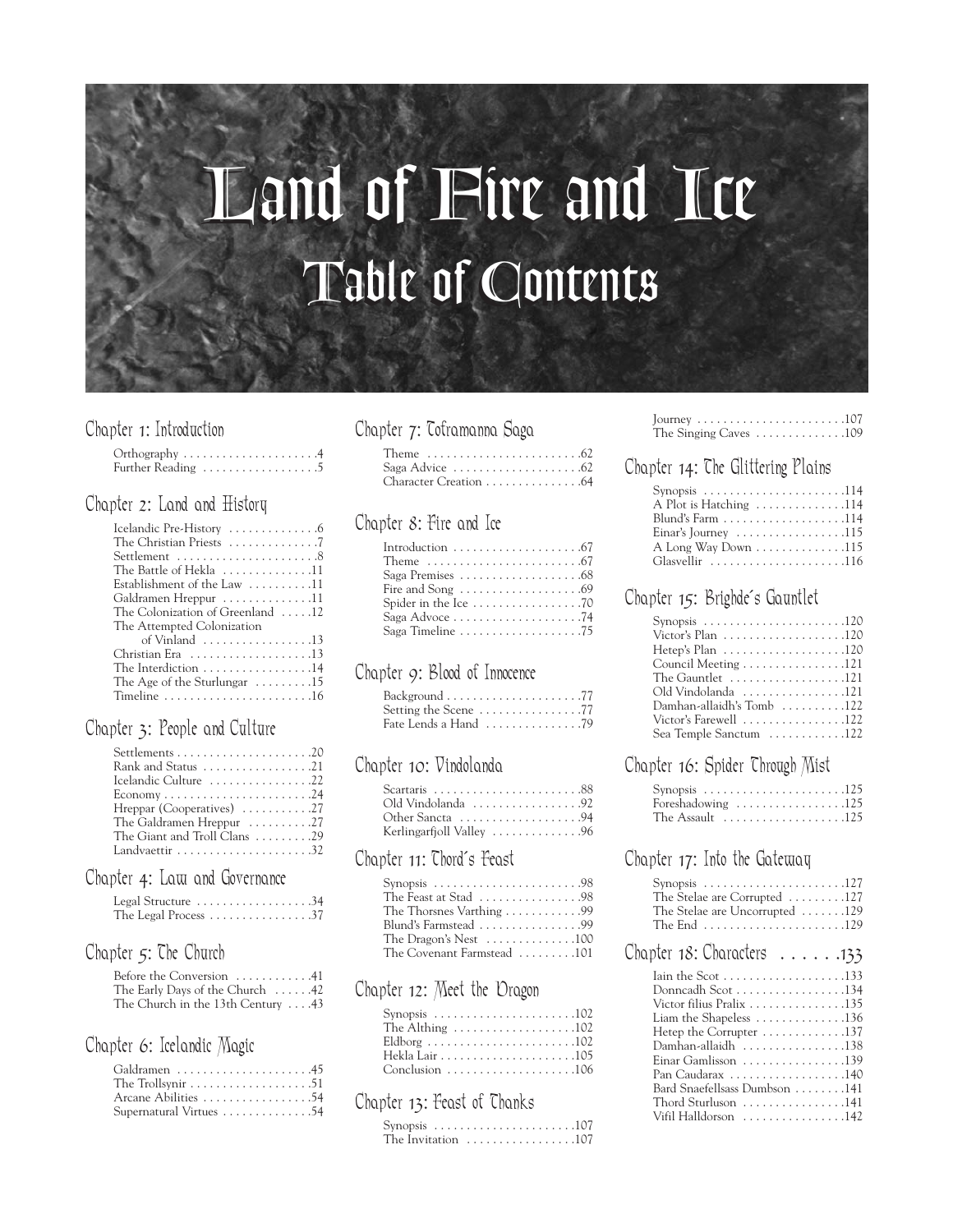

## *Chapter 1 Chapter 1 Introduction Introduction*

**Far beyond the knowledge of most in**<br>Mythic Europe lies a land of fire and ice.<br>Untouched by man until the 8th centu-Mythic Europe lies a land of fire and ice. ry, it is a land of contrasts, with huge glaciers, fiery volcanoes, barren lava fields, lush meadows, and rivers teeming with fish. Its remarkable people match its astonishing natural beauty. Although they were few, Icelanders created one of the most interesting societies in medieval Europe.

From 870 to 1262 AD the Norse settlers developed and maintained an independent state. Without warlords and kings they made their own laws and settled their own disputes. Fighting both harsh winters and volcanic disasters this unique society gave us the Icelandic sagas, an extraordinary collection of literary and historical importance, which have inspired authors for over eight hundred years. Without these sagas of warriors, giants, wizards, trolls, dragons and faeries, modern fantasy literature would have lost much of its inspiration.

This book seeks to help you create your own Icelandic saga for an **Ars Magica** game within Mythic Europe. This book not only gives

#### *Orthography*

Old Norse is a difficult language to pronounce, and we have adopted a scheme that emphasizes readability rather than accuracy or consistency. We have excluded all diacritic characters, and rendered the letter 'thorn' as 'th'. The letter 'eth' has been rendered as 'd'. The singular nominative endings (·r and ·n) have been removed or anglicized ('galdor' rather than 'galdr', for example). Finally, some words have been further anglicized.

*On the west of Norway comes the island called Iceland, with the mighty ocean washing round it: a land very squalid to dwell in, but noteworthy for marvels, both strange occurrences and objects that pass belief.*

> — The Danish History of Saxo Grammaticus

you a place in which to set up a covenant, but also provides a set of adventures around which to build your saga. From its conception to possible destruction, these adventures will help develop and maintain the momentum of your game.

As well as the story-arc adventures, story seeds will give the players welcome or unwelcome opportunities to interact with the local population and get to know Icelandic society. Mythic Iceland is presented as virgin territory for Hermetic magi. However, Iceland has its own magicians and magi will not find themselves unrivaled in power. Icelandic magicians will be as unwilling to submit to the Order as their countrymen are to the Norwegian crown.

Alternatively the material here may be used with an existing saga, set in any other tribunal location. **Ars Magica** encourages Troupe play, in which the usual storyguide may step aside for a while and someone else can run the occasional adventure. This book has been written so a temporary storyguide can run a series of adventures far away from the main saga environment. This gives a degree of independence and freedom to the temporary storyguide otherwise difficult to achieve.